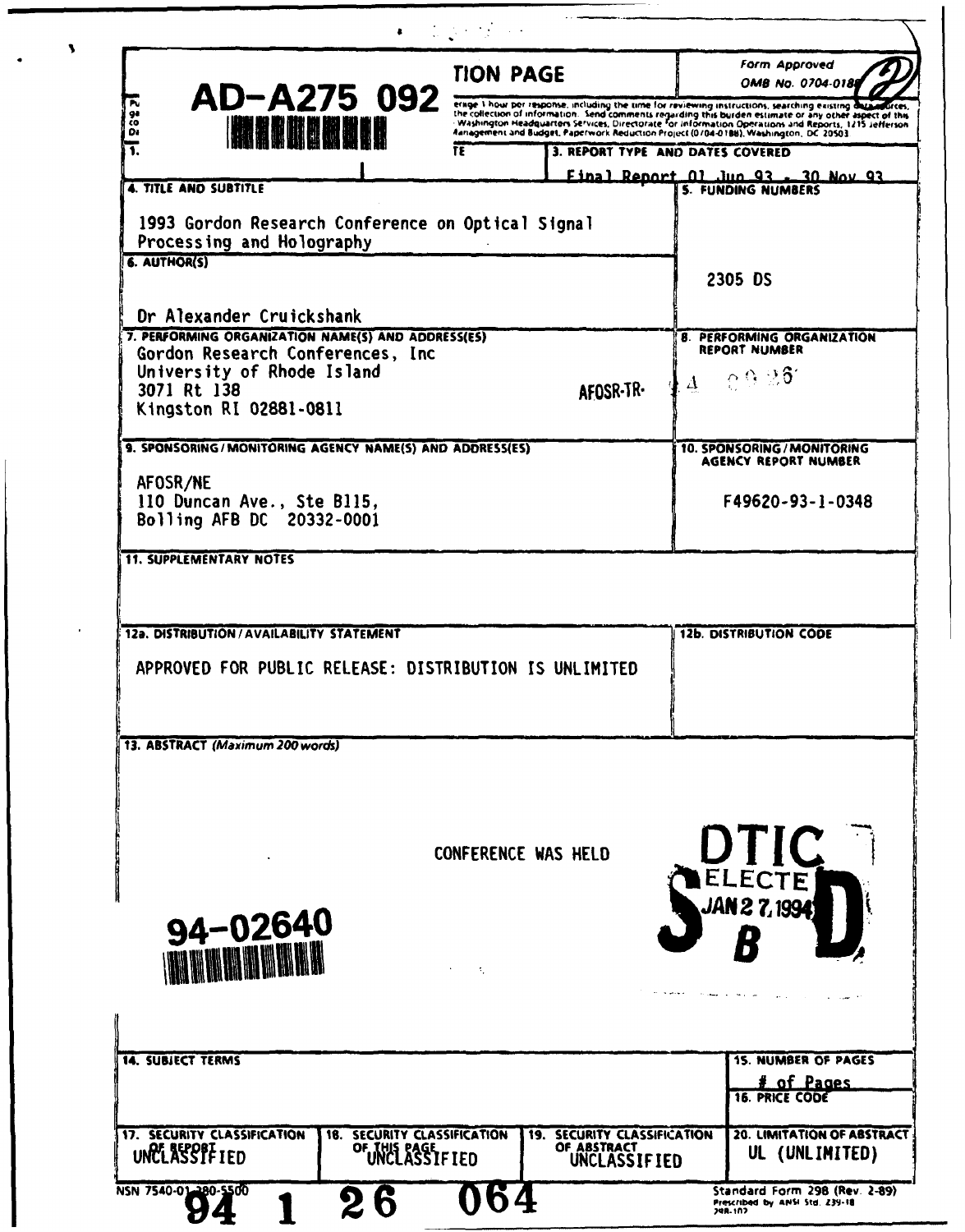## **1993** GORDON RESEARCH **CONFERENCE**

╱╺

 $\overline{\phantom{a}}$ 

omer.

**ON**

#### OPTICAL SIGNAL **PROCESSING AND** HOLOGRAPHY

June 27 - July 2, 1994

Submitted to:

Alan E. Craig Air Force Office of Scientific Research Bolling Air Force Base Building 410 Washington, **DC** 20332-5448

By:

Francis T.S. Yu Chairman 1993 Gordon Conference on Optical Signal Processing and H lography The Pennsylvania State University University Park, PA 16802

> TEL: 814-863-2989 FAX: 814-865-7066

December 17, 1993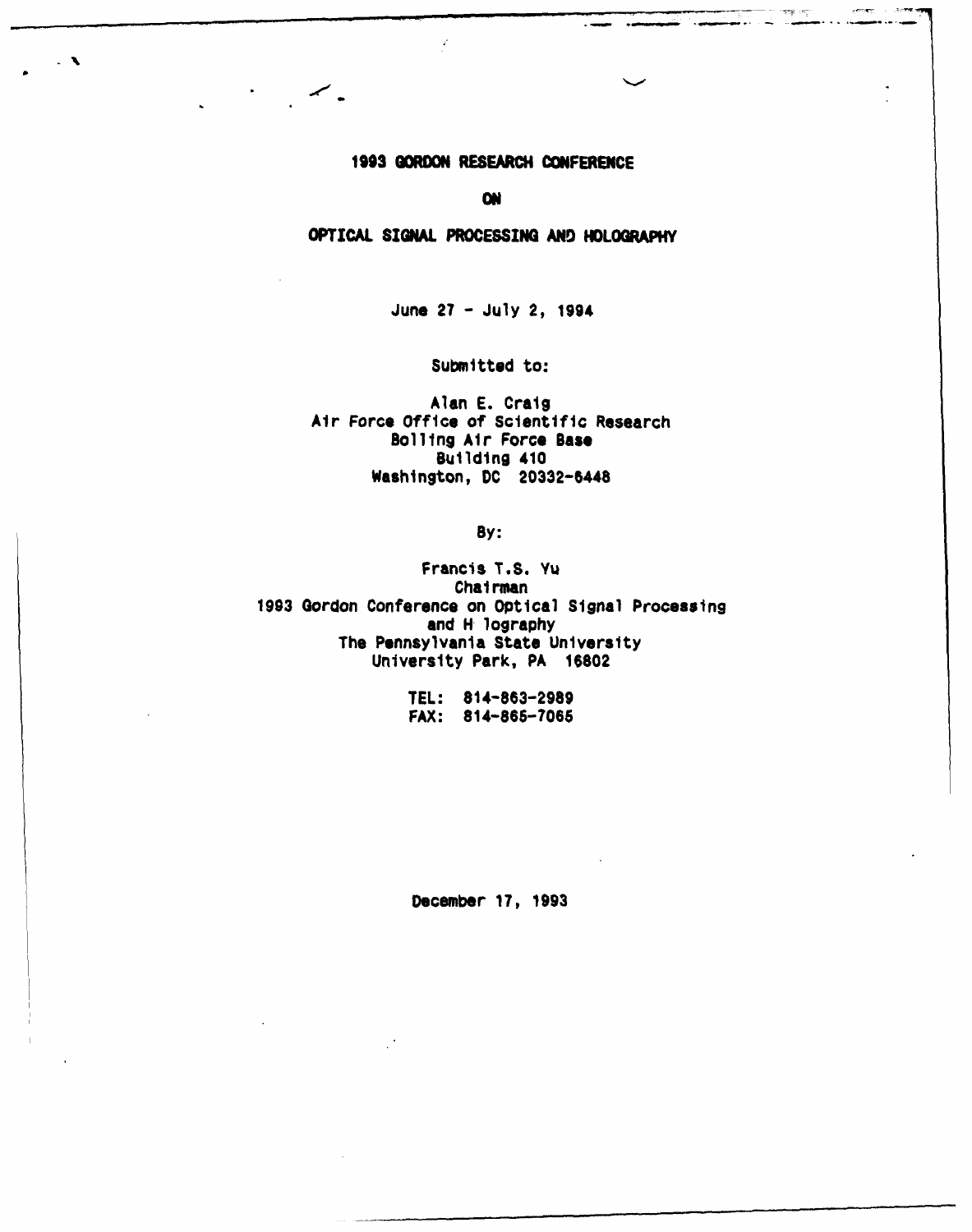## 1993 Gordon Research Conference on Optical Signal Processing and Holography

#### Final Progress Report

The 1993 Gordon Research Conference on \*Optical Signal Processing and Holography" was held in Plymouth State College, Plymouth, New Hampshire from June 27 (6:00 p.m.) to July 2 (12:00 p.m.). The conference had about ninetyeight participants; twenty percent were from foreign countries. There was a healthy mixture of scientists from universities, national laboratories, and private Industries, including young scientists and graduate students from various universities in the United States.

The conference brought together scientists and engineers who are working on different aspects of optical signal processing and holography, and who share common interest In using diffraction optics of light for their Investigation. The topics discussed included: digital-optical computing, optical neural networks, novel transform techniques, optical memories, pseudodeep holography, bacterto Rhodopsin thin films, photorefractive material, electro-optic devices, as well as photopolymer holography. The program included twenty-two invited speakers, twelve discussion leaders and over thirty poster papers. The number of invited speakers was a few more than the same conference held in 1991, two years earlier. The discussion following the talks was very active, interesting and intense in every session. The discussions often went beyond the sessions into the afternoon and evening during the free-time scheduled for the conferences.

New techniques, new devices, and new approaches were presented In each session with thorough presentation. The advances of the electro-optical technology as applied to the optical signal processing and holography were particularly stressed. Invited scientists from foreign countries, such as